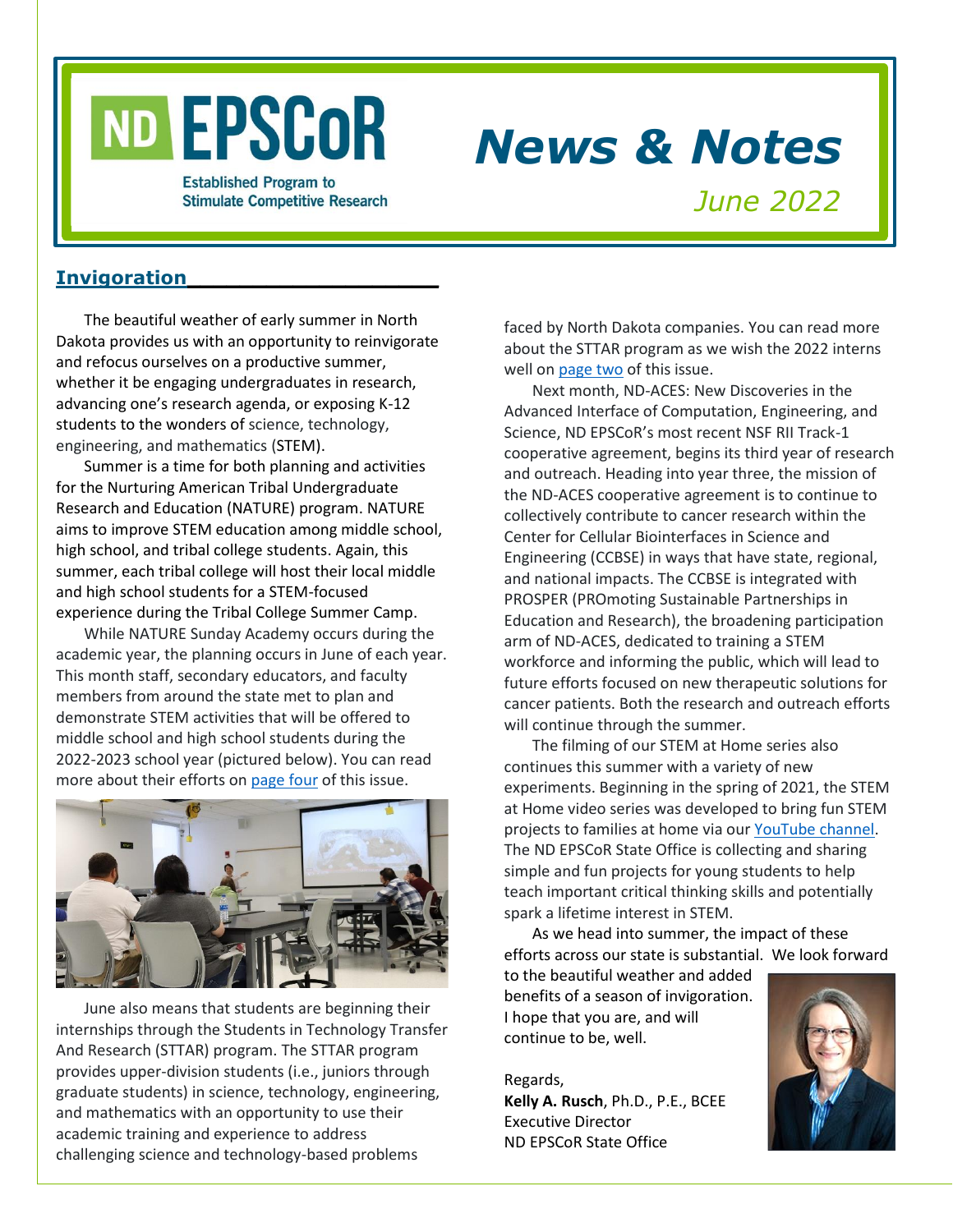#### **Ten years of students successful in Posters on the Hill**

Since 2009, 10 students working with **Mikhail Bobylev** (Minot State University, pictured right) have successfully participated in the Council for Undergraduate Research's annual Posters on the Hill event. Posters on the Hill is an advocacy event that showcases



undergraduate research by connecting with members of Congress about interesting and important research going on across the country. Bobylev's students have received funding, in part, from the ND EPSCoR RII Track-1 cooperative agreements to conduct research. Bobylev is an ND-ACES Materials Design at Biointerfaces Pillar researcher.

"There are many different benefits, the first and the most obvious benefit is that when students participate in undergraduate research, they actually understand the subject much better. It's one thing when you just learn organic chemistry from the textbook and then prepare for the tests, but if you do research and do something with your own hands in real life and apply all your knowledge, then you understand the subject much, much, much better," noted Bobylev.

Through Posters on the Hill, Bobylev's students discuss with legislators why scientific research matters and why the regulatory issues are important.

"Another benefit is that you need to present and this a separate art. Presenting science is not simple," said Bobylev. "If you're talking about science, you really need to talk in such a way that both people who know the chemistry and those who don't know should understand, so we have a different approach to different people and different versions of the same presentation."

Congratulations to Daniela Nardelli (Minot State University), who is Bobylev's 10th student to present at the Posters on the Hill. Nardelli is one of just 60 participants, selected by the Council for Undergraduate Research from hundreds of applicants from around the country. Congratulations to all of the students from Dr. Bobylev's lab who have been selected over the past 13 years.

#### <span id="page-1-0"></span>**2022 ND EPSCoR State Office STTAR internships begin\_\_\_\_\_\_\_\_\_\_\_\_\_\_\_**

The ND EPSCoR State Office recently kicked off another season of internships through the STTAR program. We will be



featuring a Q&A series from our participating companies beginning this month with **Renuvix** and **Tau Drones**. This year, 12 companies hired students from across North Dakota. Twenty-six students who represent six separate colleges are participating in the 2022 STTAR program as interns – the highest number since 2013.

The STTAR program provides juniors, seniors, and graduate students who are majoring in STEM disciplines a valuable opportunity to apply their academic training and experience in order to address science and technology-based problems faced by ND companies. The internships, which take place over a minimum of eight weeks, are supported by a cost-sharing agreement between the ND EPSCoR State Office and our industry partners.



## Renuvix

**Q.** Tell us about your company.

**A.** Renuvix is a technology company with a unique set of patented and patent-pending technologies with significant performance advantages over other technologies currently on the market. Renuvix has broad and extensive industrial and research experience in sustainable product and process development and manufacturing.

Renuvix products are safe renewable alternatives for petroleum-based materials used in various industries.

The company is developing new safer products for high-volume industrial applications as well as looking for new applications for existing products.

**Q.** What are the benefits of having STTAR interns (to your company and the student)?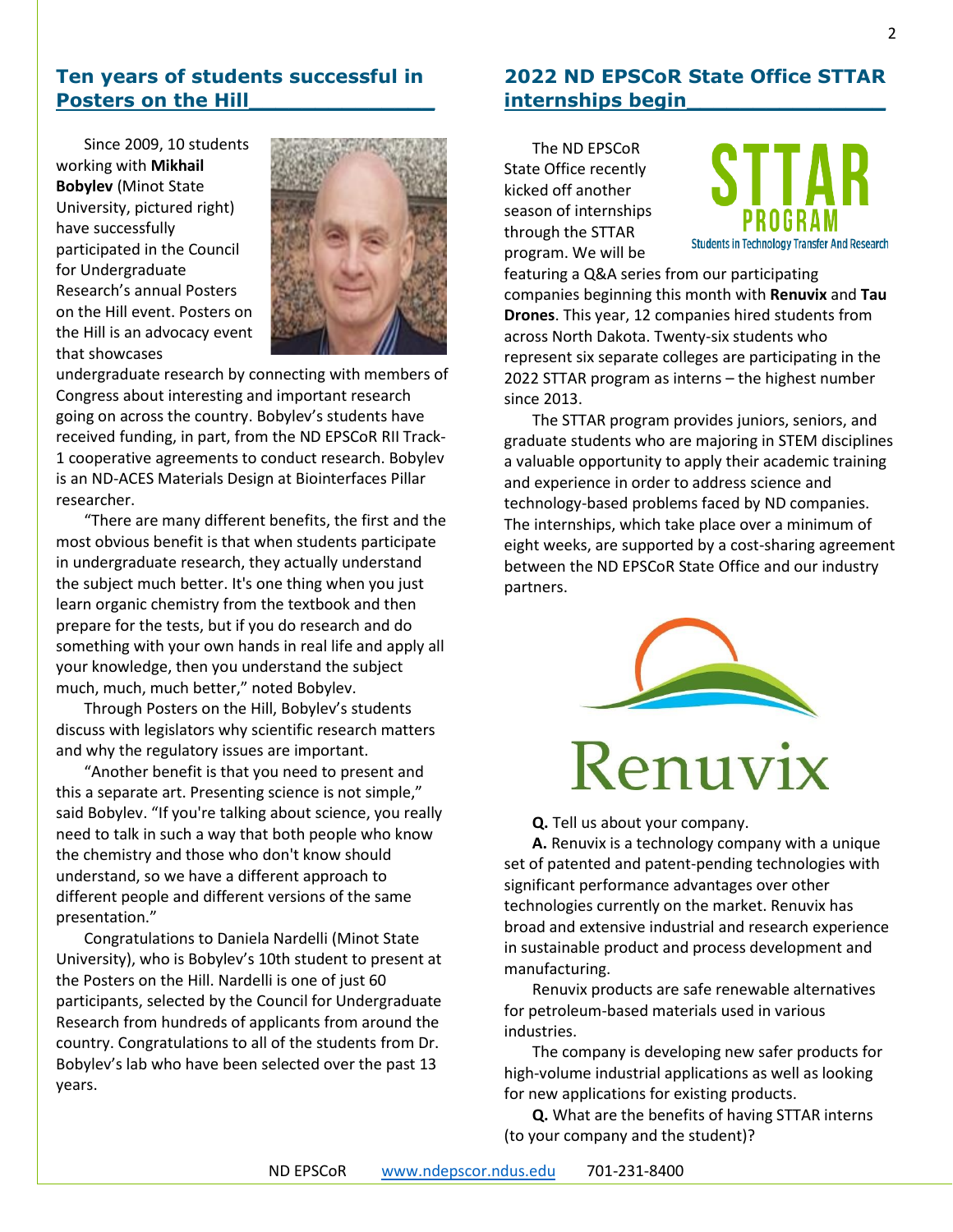**A.** The STTAR program offers a mutual benefit to both our company and the summer interns. As a small technology team, we are limited in resources that we can put toward the new product development and the exploration of new technologies. The STTAR program is aimed to challenge ND students to use their academic training in solving science and technology-related problems for North Dakota technology companies thus maximizing our potential for success.

Also, summer interns provide significant help in completing tasks and accomplishing project goals on time. Often students show great professional performance without or with minimal supervision.

On the other hand, interns get an opportunity to learn and gain hands-on experience in their desired field. The STTAR internship program benefits the interns' future employment, as employers are much more likely to hire graduates with internship experience over students who just have a college degree.

**Q.** During their internship what will the students be working on?

**A.** The Research Scientist Intern, **Jasmine Kostelecky** (NDSU, pictured below) is working on the synthesis and characterization of new products from agriculturally derived raw materials for application in degradable coatings. The major focus of this research and development is on controlled biodegradability (microbial breakdown) for various types of polymers



derived from sugar and plant oils. Also, Kostelecky is performing laboratory syntheses of new products and product quality control.

**Q.** Have you partnered with the ND EPSCoR STTAR program before (if

not, how did you hear about it)? What are the benefits of this partnership?

**A.** Yes, Renuvix has partnered with the ND EPSCoR STTAR in the past.



**Q.** Tell us about your company.

**A.** Tau Drones is an energy analytics company founded in 2021 from the University of North Dakota (UND). Tau Drones focusses on helping its customers make strategic decisions for their maintenance needs utilizing artificial intelligence (AI) and unmanned aerial systems (UAS). Tau Drones builds the energy & emission profiles of building facades and visualizes the results to their customers using advanced analytics.

**Q.** What are the benefits of having STTAR interns (to your company and the student)?

**A.** Tau Drones is a new startup that is heavily focused on product development & design, and having capable interns is an invaluable asset. The interns contribute by formulating & designing systems that would help us increase the current capabilities of our products. These students, being as capable as they are, also serve as potential future employees. From the perspective of the students, they get a chance to actually design a system that would be implemented in real-life and if nothing else, a source of glowing recommendation letters!

**Q.** During their internship what will the students be working on?

**A.** The STTAR program has helped Tau Drones fund three graduate-level students from the University of North Dakota.

**Anton Skurdal**: Anton is a Masters of Science candidate in Data Science from UND College of Engineering & Mines. He is a fantastic individual who is highly capable in fullstack software development and data analytic routines. Anton



*Skurdal and Mouedden working in the field as interns at Tau Drones.*

is contributing to Tau Drones' customer asset management technology with a heavy focus on customer dashboard design using a python-based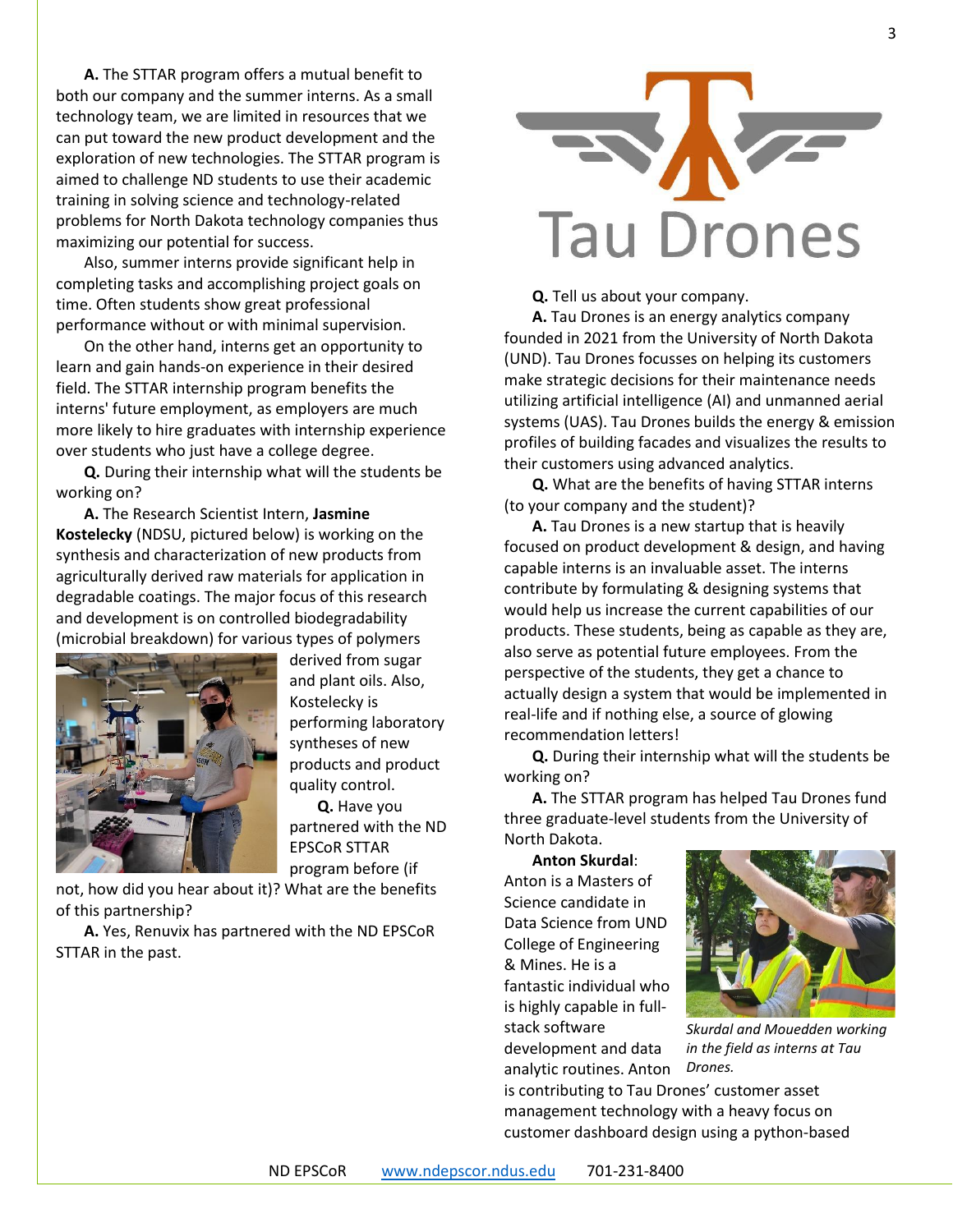toolkit. The dashboard being designed by Anton will host and visualize actionable data and change the way Tau interacts with it's customers.

**Nadia Mouedden**: Nadia is a Ph.D. candidate in Petroleum Engineering from UND College of Engineering & Mines. Nadia is an innovative & businesssavvy individual who has deep understanding of energy systems. Nadia is helping lay the foundation of a physics-based recommendation system for Tau Drones which will help convert engineering information into business insights. The system which will be designed by Nadia would be an important value-addition to Tau's analytics capabilities by helping customers better understand actions that would lead to the highest return on investment.

**Anai Caparo Bellido** (pictured right): Anai is a Ph.D. student at the Earth System Science & Policy program from UND School of Aerospace. Anai is skilled in R&D methodologies and is an expert in



remote sensing technologies such as UAS. Anai is helping Tau Drones improve its data capturing technology by delineating the best way to incorporate remote sensing advancements in Tau's methodologies. Anai utilizes the techniques used in various satellite and UAS captured data and checks their capabilities with Tau's systems.

**Q.** Have you partnered with the ND EPSCoR STTAR program before (if not, how did you hear about it)? What are the benefits of this partnership?

**A.** No, this is our first time partnering with the ND EPSCoR STTAR program. We first heard about this program through the UND Center for Innovation. The UND Center for Innovation has done a great job of connecting startups with various opportunities.

We wish the 2022 STTAR student interns well as they begin their internships! You can learn more about the STTAR program on our [program webpage](https://www.ndepscor.ndus.edu/programs/sttar/) or contact the ND EPSCoR STEM Grant Writer & Program Manager, [Josh Wayt.](mailto:josh.wayt@ndsu.edu)

#### **Congratulations Eric Exner\_\_\_\_\_\_\_\_**

**Eric Exner** (pictured right), the ND EPSCoR State Office Business Manager is the new Director of the Agriculture Shared Service Center at South Dakota State University. Before working at ND EPSCoR, Exner held various accounting positions over the past two decades. In his new role at South Dakota State University,



Exner will be responsible for managing the operational functions of the College of Agriculture, Food & Environmental Sciences, Agricultural Experiment Station, SDSU Extension, and the Animal Disease, Research & Diagnostic Laboratory. Congratulations!

#### <span id="page-3-0"></span>**NATURE program updates\_\_\_\_\_\_\_\_\_**

By: **Raymond Burns**, ND EPSCoR State Office Tribal Partnerships Manager

For over 20 years, the NATURE program has been reaching into tribal communities in North Dakota to offer pathways for tribal students from the middle/high school sector and from the Tribal Colleges and Universities (TCUs) into STEM careers and education. NATURE recognizes the need for students from reservations to have opportunities to gain knowledge of STEM education.

Consisting of four components, NATURE has had unprecedented success in reaching those aspirational goals. The four components are designed to reach students as early as possible and then provide access and opportunity in STEM fields throughout the educational career. The Summer Camps at the TCUs and the Sunday Academy program provide welcome opportunities for middle school and high school students from reservation communities to have access to STEM-related activities that otherwise might not be available. The Bridge Camp provides high school seniors with access to the expectations of a college setting as they begin that transition from high school to college. The University Summer Camp provides opportunities for TCU STEM students to work in laboratory and research settings on the NDSU and UND campuses to expose them to the rigors and opportunities at a larger research university setting as well as expand their knowledge of the STEM field that interests them.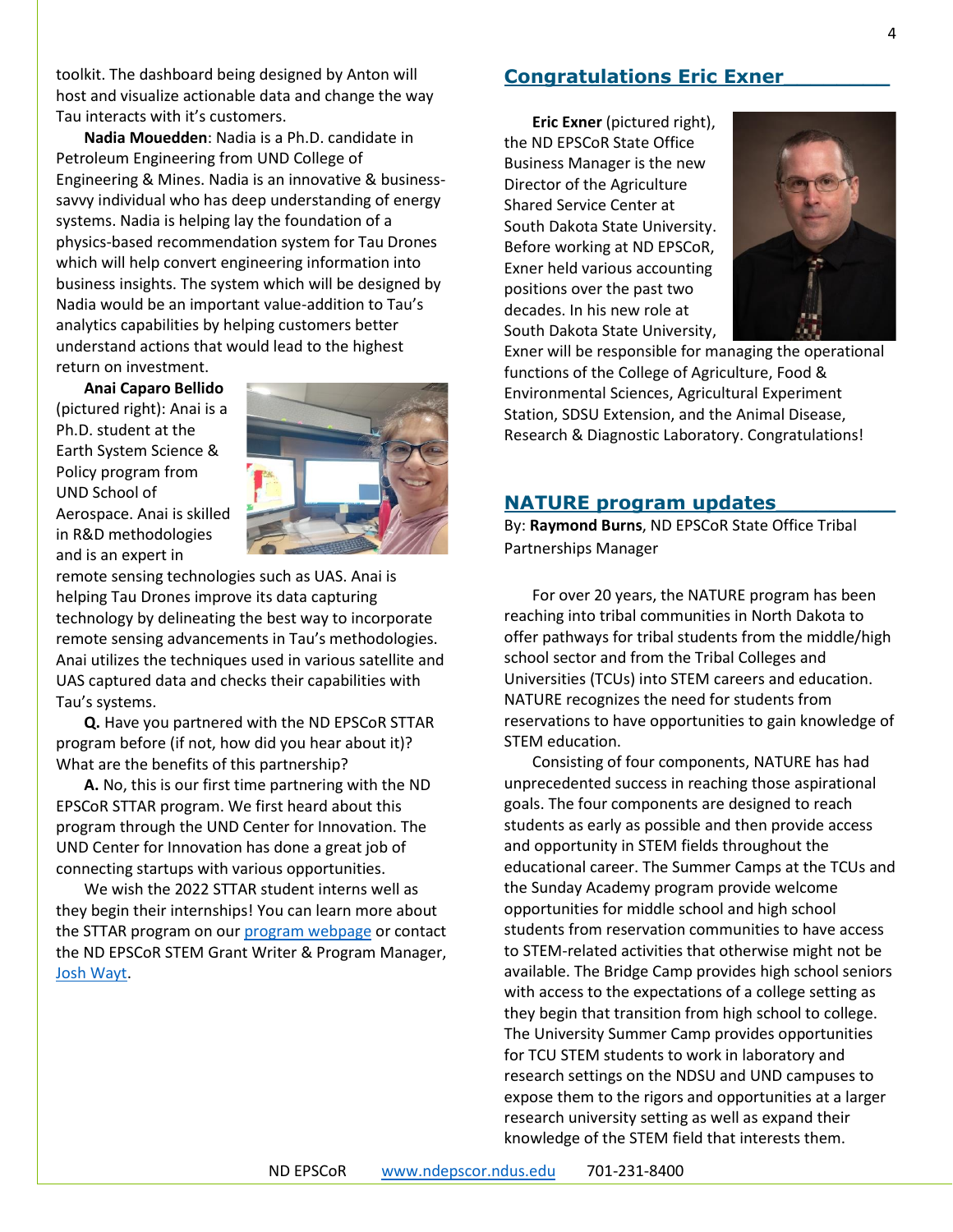In addition to the student component of NATURE, every summer TCU NATURE Coordinators, TCU staff, and secondary educators from tribal communities gather at NDSU to create the informal STEM activities that will take place within each NATURE component throughout the next year. This gathering also provides them the opportunity to interact with their peers from research universities to not only help with the NATURE curriculum but to create a bridge of understanding and communication between the TCU and research university faculty about the particular challenges of teaching in a STEM field within a tribal community.



*Corey Morin, Sarah Morin, Austin Allard (TMCC), Jody DeLong (TMCC), Lori Gourneau (CCCC), and Mafany Ndiva Mongoh (SBC) attend a NATURE planning meeting.*

Through NATURE, ND EPSCoR provides a vital component in the success of tribal students in the STEM fields. Here's looking at the next 20+ years as we continue to grow and adapt to meet the needs of the tribal communities.

#### **The STEM at Home video series continues\_\_\_\_\_\_\_\_\_\_\_\_\_\_\_\_\_\_\_\_\_**

Our STEM at Home series is a video-based learning series that creates fun content centered on projects which incorporate STEM. These simple projects allow younger audiences to use critical thinking skills and potentially spark a lifetime interest in STEM.

Each video in this series is accompanied by a list of simple materials and goes through a step-by-step process for completing the project successfully. We hope to create a fun and easy way for families to engage in STEM projects through this video series. This month, our video is Storm in a Glass.



#### Storm in a Glass

### ND EPSCOR STEM at Home Activities Series

*Get the complete shopping list for the STEM at Home activity [here.](https://bit.ly/3N2o9kW)*

[Subscribe to our YouTube channel](https://bit.ly/ndepscorchannel) and visit our [STEM activities page](https://www.ndepscor.ndus.edu/ndepscorprograms/stem_at_home_activities/) for shopping lists. You can also see our [STEM Education Portal](https://www.ndepscor.ndus.edu/stem_education/stem_education_portal/) and [NATURE Sunday](https://www.ndepscor.ndus.edu/ndep/nature/sunday-academy/)  [Academy](https://www.ndepscor.ndus.edu/ndep/nature/sunday-academy/) pages for more activities and lesson plans that strengthen the STEM pathway for students across ND.

#### **CIRCLES Alliance survey and interview opportunities\_\_\_\_\_\_\_\_\_\_**

In October 2020, the ND EPSCoR State Office joined five other EPSCoR states (Idaho, Montana, New Mexico, South Dakota, and Wyoming) in a National Science Foundation-funded collaborative research project that forms an Alliance to connect with tribal community members within those states to gain a better understanding of each community's definition and perspective of STEM (science, technology, engineering, and mathematics). Initially, Alliance members planned to visit each tribal community, but with the COVID pandemic continuing, the Alliance has decided to continue to make virtual connections.

Using a common set of questions across the sixstate CIRCLES (Cultivating Indigenous Research Communities for Leadership in Education and STEM) Alliance, participants input is being gathered through virtual interviews over Zoom or through an online survey with tribal community stakeholders to gain their perspective on how Indigenous based STEM education is currently being incorporated or might be incorporated in the future, to support student STEM learning. To participate in an interview or survey, you must be 18 years or older.

The ND EPSCoR State Office has created [a link to a](http://bit.ly/circlesalliance)  [90-second video](http://bit.ly/circlesalliance) that describes these efforts. The anonymous online survey is [available at this link.](https://ndstate.co1.qualtrics.com/jfe/form/SV_0vtVlLFJlzwWH2Z) Additionally, ND EPSCoR is conducting individual virtual interviews. If you would prefer to participate in an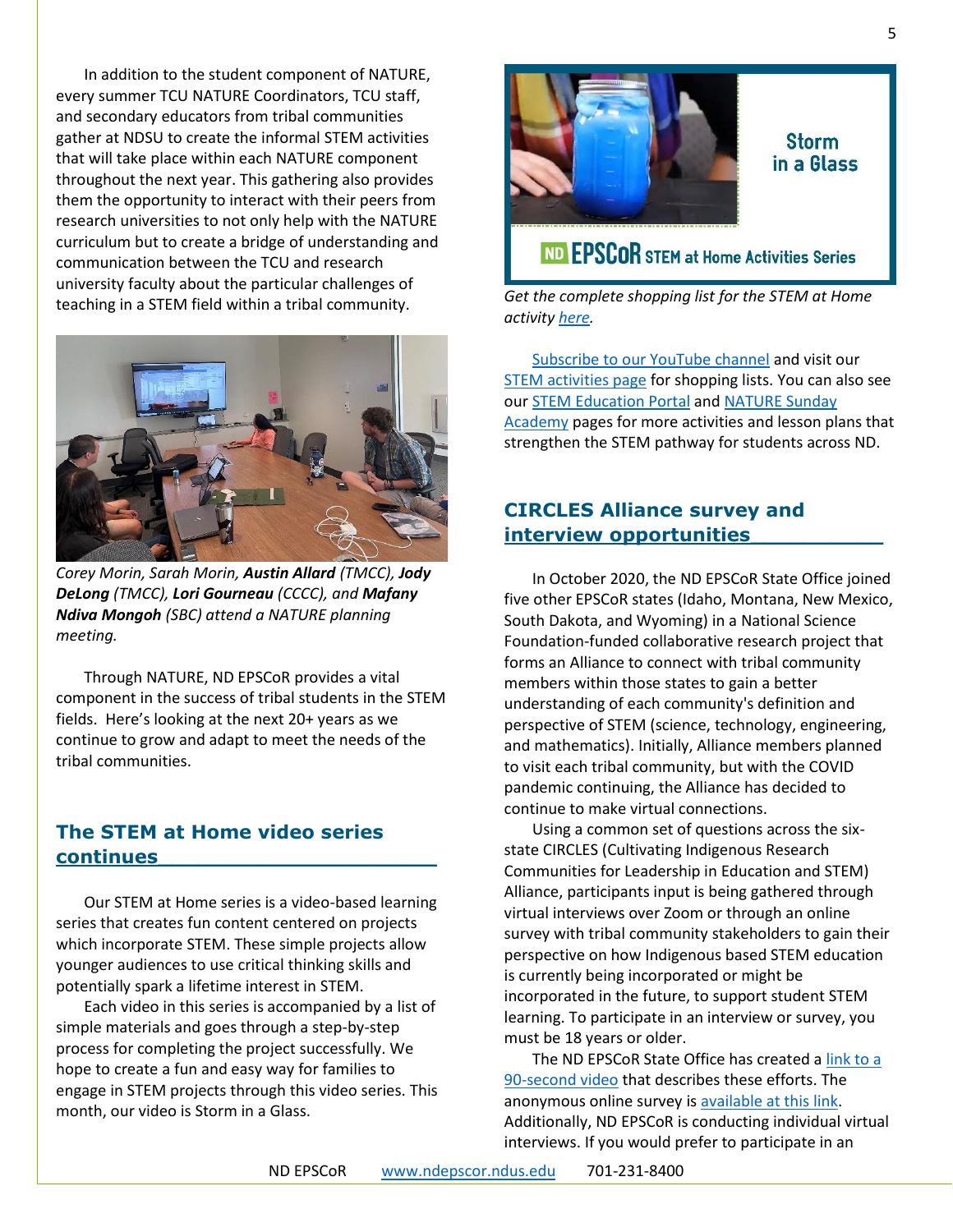individual interview, please contact ND EPSCoR at [ndepscor@ndus.edu,](mailto:ndepscor@ndus.edu) or call 701-231-8400.

This effort aims to foster better connections with tribal communities and support STEM educational programming. Working toward that goal, the ND EPSCoR State Office humbly requests your assistance in completing this survey or contacting us to set up a virtual interview. The CIRCLES Alliance believes this is a particularly poignant time to reflect on observations regarding Indigenous based STEM education as the COVID pandemic has brought some new challenges into focus. Learn more about the [North Dakota CIRCLES](https://www.ndepscor.ndus.edu/ndepscorprograms/circles_alliance_prime_institution_umt_2020_2022/)  [effort here.](https://www.ndepscor.ndus.edu/ndepscorprograms/circles_alliance_prime_institution_umt_2020_2022/)

#### **Events and trainings\_\_\_\_\_\_\_\_\_\_\_\_\_**

#### Responsible Conduct of Research (RCR)

RCR training is available upon request to augment initial campus or Collaborative Institutional Training Initiative (CITI) RCR trainings. Please [get in touch with](mailto:ndepscor@ndus.edu)  [ND EPSCoR](mailto:ndepscor@ndus.edu) to schedule.

#### **Funding opportunities \_\_\_\_\_\_**

Funding Opportunities come from three sources:

- 1. The National Science Foundation (NSF)-funded New Discoveries at the Advanced Interface of Computation, Engineering, and Science (ND-ACES) RII Track-1 cooperative agreement, which consists of two broad components: 1) Center for Cellular Biointerfaces in Science and Engineering (CCBSE), which consists of three research pillars: materials design, cellular systems, and computational approaches and 2) PROmoting Sustainable Partnerships in Education and Research (PROSPER), which consists of four connected project elements: education and workforce development, broadening participation, partnerships and collaborations, and communication and dissemination.
- 2. ND EPSCoR State Office
- 3. [EPSCoR and EPSCoR-like federal funding agencies,](https://www.nsf.gov/od/oia/programs/epscor/nsf_oiia_epscor_epscor_eicc.jsp) which include: Department of Energy (DOE), National Aeronautics and Space Administration (NASA), National Institutes of Health (NIH), NSF, U.S. Department of Agriculture (USDA), and Department of Defense (DoD).

Graduate Student Cyberinfrastructure Assistantship Program (UND Announcement Only)

ND EPSCoR's New Discoveries in the Advanced Interface of Computation, Engineering, and Science (ND-ACES) Graduate Student Cyberinfrastructure (CI) Assistantship program is designed to (1) increase student understanding of advanced research computing in hardware and software as it relates to their discipline; (2) provide additional support to faculty in the Center for Cellular Biointerfaces in Science and Engineering (CCBSE); and (3) provide student/faculty CI training at all ND EPSCoR-participating institutions on potential CI uses/benefits.

Support will be available for one academic year (August 16, 2022 – May 15, 2023) for one-half (10 hours per week) of a full-time graduate student assistantship in the UND Computational Research Center (CRC). For the ND-ACES supported 10 hours per week, the student must work within the CRC under the direction of the Center's staff. For more information, see the [Request](https://www.ndepscor.ndus.edu/fileadmin/ndus/ndepscor/CI/2022UNDCIRFA.pdf)  [for Applications.](https://www.ndepscor.ndus.edu/fileadmin/ndus/ndepscor/CI/2022UNDCIRFA.pdf)

Application Deadline: Due to the UND Office of Research and Sponsored Programs 5:00 pm CDT on July 1, 2022

#### Graduate Student Cyberinfrastructure Assistantship Program (NDSU Announcement Only)

ND EPSCoR's New Discoveries in the Advanced Interface of Computation, Engineering, and Science (ND-ACES) Graduate Student Cyberinfrastructure (CI) Assistantship program is designed to (1) increase student understanding of advanced research computing in hardware and software as it relates to their discipline; (2) provide additional support to faculty in the Center for Cellular Biointerfaces in Science and Engineering (CCBSE); and (3) provide student/faculty CI training at all ND EPSCoR-participating institutions on potential CI uses/benefits.

Support will be available for one academic year (August 16, 2022 – May 15, 2023) for one-half (10 hours per week) of a full-time graduate student assistantship in the NDSU Center for Computationally Assisted Science and Technology (CCAST). For the ND-ACES supported 10 hours per week, the student must work within the CCAST under the direction of the Center's staff. For more information, see the Request for [Applications.](https://www.ndepscor.ndus.edu/fileadmin/ndus/ndepscor/CI/2022NDSUCIRFA.pdf)

Application Deadline: Due to ND EPSCoR at 5:00 pm CDT on July 15, 2022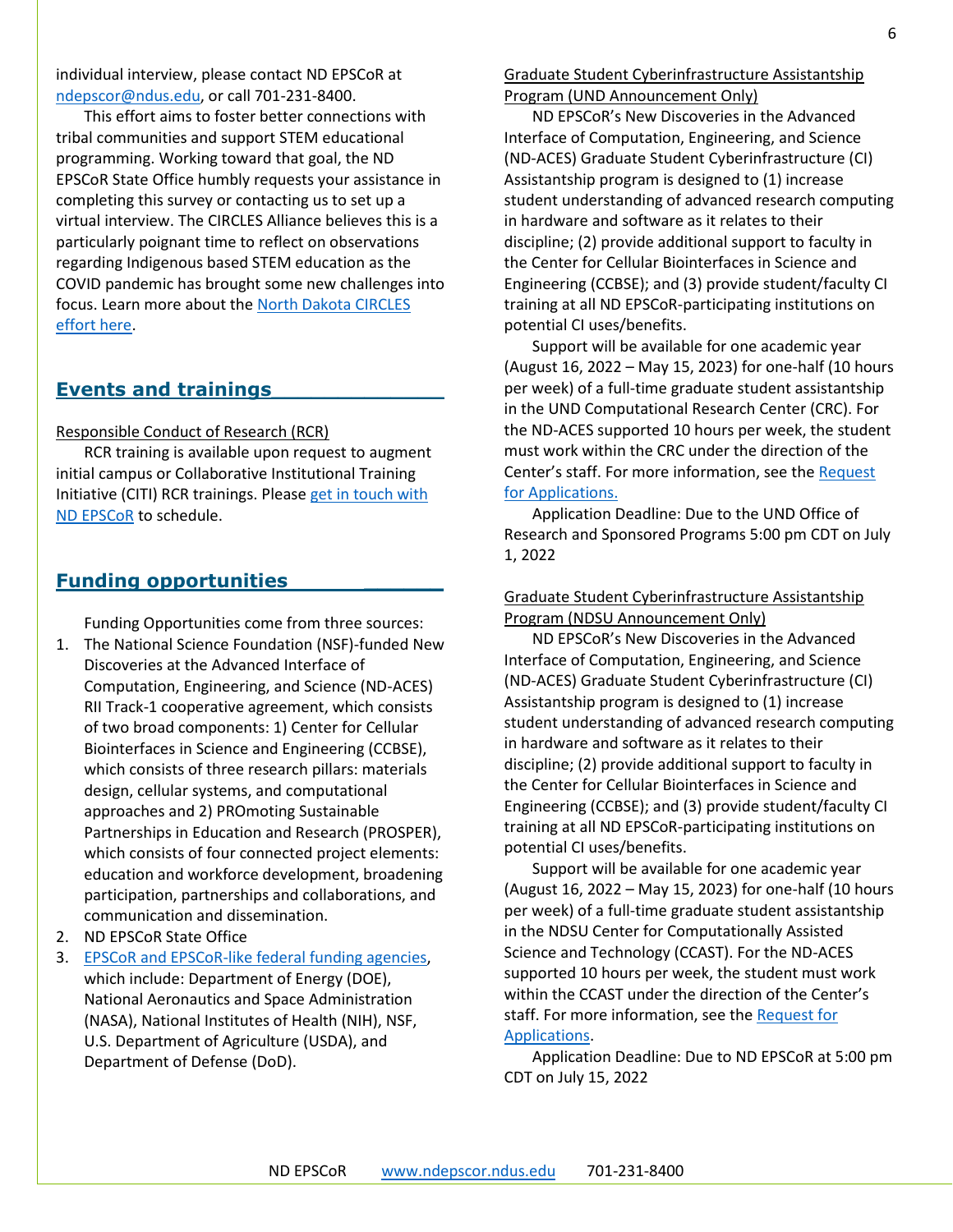#### Undergraduate Research Assistantship (URA) Program

This program gives current junior and senior undergraduate students pursuing a B.S. STEM degree at a four-year institution (or a two-year institution granting B.S. STEM degrees) in North Dakota an opportunity to perform research within the National Science Foundation (NSF)-funded New Discoveries in the Advanced Interface of Computation, Engineering, and Science (ND-ACES) Center for Cellular Biointerfaces in Science and Engineering (CCBSE).

The URA is a six-month award that is renewable for up to one additional year. URA awardees will conduct up to 18 months of research under the direction of an ND-ACES CCBSE researcher. For more information, see the [Request for Applications.](https://www.ndepscor.ndus.edu/fileadmin/ndus/ndepscor/Undergraduate_Research_Assistantship/April_2022_repost_URA_RFA.pdf)

Application Deadline: Open until funds are exhausted

#### Distributed Research Experience for Undergraduates (dREU)

Under this program, undergraduate students from the nine ND EPSCoR ND-ACES RII Track-1 participating campuses - three Primarily Undergraduate Institutions (PUIs), one Master's College/University (MCU), three Tribal Colleges/Universities (TCUs) located in ND, or the two Research Universities (RUs) – are required to work in the ND-ACES Center for Cellular Biointerfaces in Science and Engineering (CCBSE) alongside NSF Track-1 faculty researchers on their CCBSE cutting-edge research projects in materials design, cellular systems, or computational approaches. Women, minorities underrepresented in STEM, persons with disabilities, first-generation college students, economically disadvantaged, or rural populations are strongly encouraged to apply. For more information, see the [Request for Applications.](https://www.ndepscor.ndus.edu/fileadmin/ndus/ndepscor/REU/2022_dREU_RFA.pdf)

Application Deadline: Open until funds are exhausted

#### Doctoral STEM Teaching Assistantship

The Doctoral STEM Teaching Assistantship is supported by the NSF-funded award New Discoveries in the Advanced Interface of Computation, Engineering, and Science (ND-ACES). This assistantship is designed to strengthen North Dakota's STEM ecosystem by building a diverse pool of effective educators, skilled researchers, and engaged students. More specifically, the assistantship will (a) strengthen doctoral students' experience in undergraduate STEM education, and (b) reduce the instructional workload of ND-ACES faculty at non-research universities, thereby allowing them to devote additional time to research.

The Doctoral STEM Teaching Assistantship is a semester-long teaching placement (during Fall 2022 or Spring 2023). Eligible candidates must be enrolled in a doctoral STEM program at a North Dakota research university (i.e., North Dakota State University or University of North Dakota).

For more information, see the [Request for](https://www.ndepscor.ndus.edu/fileadmin/ndus/ndepscor/STEM/STEM_Teaching_Asst_2022.pdf)  [Applications.](https://www.ndepscor.ndus.edu/fileadmin/ndus/ndepscor/STEM/STEM_Teaching_Asst_2022.pdf)

Spring 2023 Assistantship deadline: October 1st

#### ND-ACES: Emerging Areas/Seed Award Proposals Request for Applications

ND EPSCoR seeks to provide emerging areas seed awards of up to \$25,000 in direct costs to researchers from the National Science Foundation (NSF) Established Program to Stimulate Competitive Research (EPSCoR) RII Track-1 New Discoveries in the Advanced Interface of Computation, Engineering, and Science (ND-ACES) participating institutions in areas of emerging high impact and transformative research related to the Center for Cellular Biointerfaces in Science and Engineering (CCBSE). More information can be found on the **CCBSE** webpage on the ND EPSCoR website.

Applications must be made by a researcher from Cankdeska Cikana Community College (CCCC), Dickinson State University (DSU), Mayville State University (MaSU), Minot State University (MiSU), Nueta Hidatsa Sahnish College (NHSC), North Dakota State University (NDSU), Sitting Bull College (SBC), Turtle Mountain Community College (TMCC), University of North Dakota (UND), and Valley City State University (VCSU) who is not currently associated with the 2020-2025 ND-ACES cooperative agreement or who did not receive a 2021 or 2022 ND-ACES emerging seed award. Members of traditionally underrepresented populations in STEM disciplines are especially encouraged to apply. See the [Request For Applications](https://www.ndepscor.ndus.edu/fileadmin/ndus/ndepscor/SeedAwards/2022_ND-ACES_EMERGING_and_SEED_RFP.pdf) for details.

Deadline: Noon on September 1, 2022

#### Travel Awards for ND-ACES CCBSE Faculty Participants

ND EPSCoR's New Discoveries in the Advanced Interface of Computation, Engineering, and Science (ND-ACES) RII Track-1 mission is to support scientific efforts that result in increased STEM faculty capacity and competitiveness.

To underscore the importance of collaborations in the sustainability of the ND-ACES effort, travel seed awards of up to \$3,000 are available to ND-ACES Center for Cellular Biointerfaces in Science and Engineering (CCBSE) senior personnel. A collaboration is the extension or development of a research-based engagement (directly aligned with the CCBSE applicant's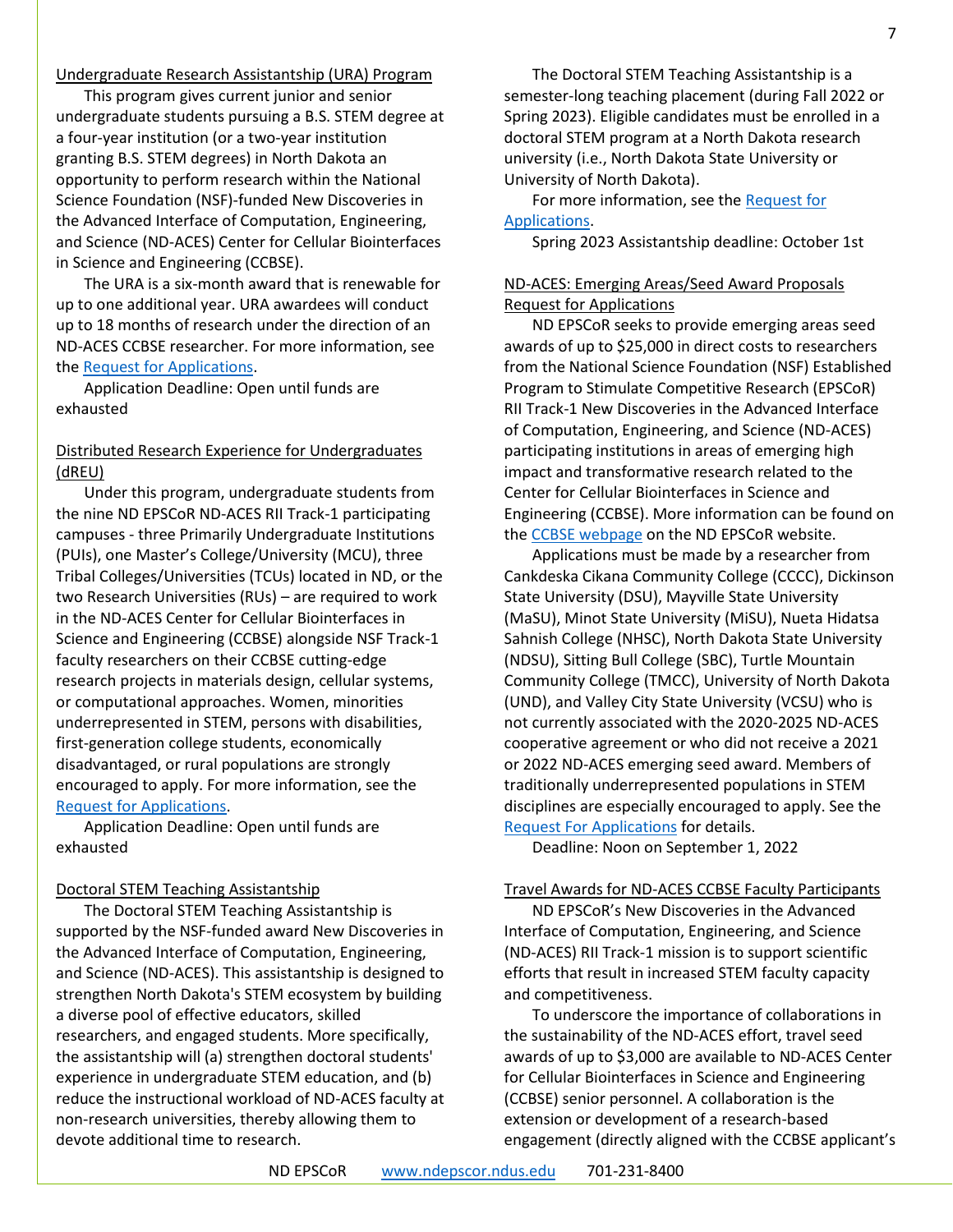ND-ACES activities) with a non-CCBSE researcher affiliated with an academic institution or national laboratory. Travel must be within the domestic U.S. (including within ND) and must be completed by 6/15/23. For details, see the [Request for Proposals.](https://www.ndepscor.ndus.edu/fileadmin/ndus/ndepscor/TravelAwards/EPSCoRTravelAwardsRFP_June_2022.pdf)

Proposal Submission Deadline: when funds are exhausted

#### Defense Established Programs to Stimulate Competitive Research (DEPSCoR) FOAs

The Department of Defense (DoD) announces the fiscal year 2022 (FY22) Defense Established Program to Stimulate Competitive Research (DEPSCoR). The program is sponsored and managed by the Basic Research Office, Office of the Under Secretary of Defense for Research and Engineering (OUSD [R&E]), awarded by the Air Force Office of Scientific Research (AFOSR), and administered through the Office of Naval Research (ONR). The DoD plans to award FY22 DEPSCoR appropriations through this announcement. Funding opportunities will open for registration on June 22.

The Research Collaboration [\(FOA-AFRL-AFOSR-](https://epscorideafoundation.us1.list-manage.com/track/click?u=54d669391232b23bf15d1a89f&id=aa13b94d7b&e=e5e9efddb6)[2022-0006\)](https://epscorideafoundation.us1.list-manage.com/track/click?u=54d669391232b23bf15d1a89f&id=aa13b94d7b&e=e5e9efddb6) funding opportunity seeks proposals that advance knowledge in basic science involving bold and ambitious research that may lead to extraordinary outcomes such as disrupting accepted theories and perspectives. Proposals must be submitted by a pair of researchers in DEPSCoR States/Territories (Applicant and Collaborator) aimed at introducing potential applicants to the DoD's unique research challenges and its supportive research ecosystem.

The Capacity Building funding opportunity [\(FOA-](https://epscorideafoundation.us1.list-manage.com/track/click?u=54d669391232b23bf15d1a89f&id=63ed611752&e=e5e9efddb6)[AFRL-AFOSR-2022-0007\)](https://epscorideafoundation.us1.list-manage.com/track/click?u=54d669391232b23bf15d1a89f&id=63ed611752&e=e5e9efddb6) aims to support the strategic objectives of institutions of higher education (IHE) (either individually or in partnership with others) in DEPSCoR States/Territories to achieve basic research excellence in areas of high relevance to the DoD.

#### ND NASA EPSCoR – Request for Proposals

[North Dakota NASA EPSCoR \(Established Program to](https://ndnasaepscor.und.edu/)  [Simulate Competitive Research\)](https://ndnasaepscor.und.edu/) is soliciting research proposals from faculty at [affiliate institutions](https://ndnasaepscor.und.edu/about/affiliate-members.html) for Research Seed Grant funding and Travel Grant Funding. Funding must contribute to the completion of NASA relevant research designed to promote and expand particular NASA research sub disciplines in North Dakota.

Seed research proposals are due at noon on July 13, 2022.

The full RFP, online submission form and budget sheet can be found in the:

[http://blogs.und.edu/jdosas/2022/05/nd-nasa-epscor](http://blogs.und.edu/jdosas/2022/05/nd-nasa-epscor-research-and-travel-rfp-summer-2022/)[research-and-travel-rfp-summer-2022/.](http://blogs.und.edu/jdosas/2022/05/nd-nasa-epscor-research-and-travel-rfp-summer-2022/)

#### FY 2023 RII Track-1 solicitation (NSF 22-599)

The FY 2023 RII Track-1 solicitation (NSF 22-599) has been released.

[https://beta.nsf.gov/funding/opportunities/epscor](https://beta.nsf.gov/funding/opportunities/epscor-research-infrastructure-improvement-program-track-1-rii-track-1)[research-infrastructure-improvement-program-track-1](https://beta.nsf.gov/funding/opportunities/epscor-research-infrastructure-improvement-program-track-1-rii-track-1) [rii-track-1](https://beta.nsf.gov/funding/opportunities/epscor-research-infrastructure-improvement-program-track-1-rii-track-1)

Letter of Intent Due Date(s) (required) (due by 5 p.m submitter's local time):

July 19, 2022

Full Proposal Deadline(s) (due by 5 p.m. submitter's local time):

August 22, 2022

#### Department of Defense: DEPSCoR Regional DoD Day

The Department of Defense (DoD) has asked the University of South Dakota to host a regional DEPSCoR DoD Day, where DoD program managers will provide information about the DEPSCoR program and general information about working with the DoD. The regional DEPSCoR Day will be held in Vermillion, SD on July 19, 2022. For more information, please see: [DEPSCoR Regional DoD Day](https://www.usd.edu/About/Departments-Offices-and-Resources/Office-of-Research-and-Sponsored-Programs/DEPSCoR-DoD-Day)

#### NSF: EPSCoR Workshop Opportunities

EPSCoR is designed to fulfill NSF's mandate to promote scientific progress nationwide, and NSF EPSCoR continually welcomes proposals for workshops in Solicitation NSF 19-588. These workshops focus on multi-jurisdictional efforts of regional to national importance related to EPSCoR's goals and NSF's mission. For more information, please see the RFP[: EPSCoR](https://www.nsf.gov/pubs/2019/nsf19588/nsf19588.pdf)  [Workshop Opportunities](https://www.nsf.gov/pubs/2019/nsf19588/nsf19588.pdf)

#### **Acronyms\_\_\_\_\_\_\_\_\_\_\_\_\_\_\_\_\_\_\_\_\_**

Participating Institutions:

- Master's College/University (MCU)
	- o Minot State Minot State University
- Primarily Undergraduate Institutions (PUIs)
	- o DSU Dickinson State University
	- o Mayville State Mayville State University
	- o VCSU Valley City State University
- Research Universities (RUs)
	- o NDSU North Dakota State University
	- o UND University of North Dakota
- Tribal Colleges/Universities (TCUs)